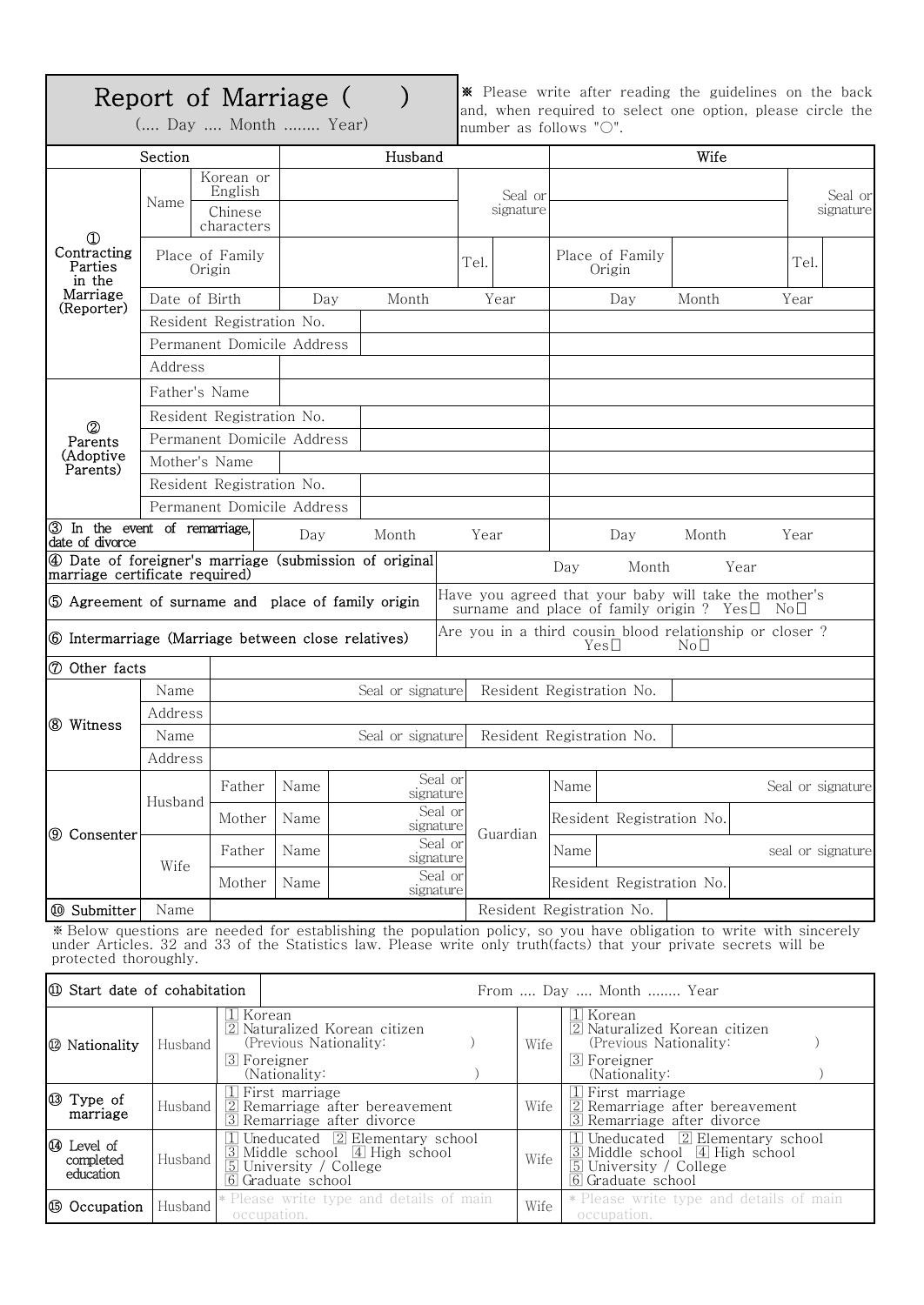## Writing Method

- ※ An applicant enters the number of ①,② and ⑥,⑦,⑧,⑨,⑩,⑪,⑫,⑬,⑭, the remaining number (③,④,⑤) is filled in relevant person only.
- ※ A report of transfer of resident registration should be declared separately with this report of registration of family relations.<br>① : If the contracting parties in a marriage are a foreigner, enter in nationality.<br>② : If the contracting parties in a marriage are an adopted child, enter personal the data of their foster parents
- 
- and in event that their's parents are a foreigner, enter the date of birth and in nationality on section of resident registration number.<br>③ : If you've ever been a divorcement or nullify of marriage, enter the date.<br>④ : In the event of submission of a marriage certificate copy by wedding ceremony, enter an established date of
- 
- 
- marriage. ⑤ : In the event that the couple agreed to make their child's surname and place of family origin following the child's mother's ones in accordance with the Proviso of Article 781, Paragraph 1 of the Civil Law, please enter as such fact.<br>⑥ : Please enter the fact[bloodline within third cousin (Include the blood relation before adoption of paternal
- foster child.)] that a contracting parties in a marriage aren't intermarriage(marriage between close relatives) in accordance with the Proviso of Article 809, Paragraph 1 of the Civil Law.
- $\oslash$  : Please write below facts and especially necessary informations for clarifying the family relation register.<br>(If the space is not enough, you can write on an annexed paper)
- In the event of report of marriage by confirmed judgment of marriage relation in fact, please write the court name of judgment & confirmed date.<br>  $\circledR$ : The witness must be a person of legal age.<br>  $\circledR$ : In the event of a marriage of a minor or a incompetent enter the contents of a consent.<br>  $\circledR$ : Enter the submitter's name a
- 
- 
- 
- [An acceptable official in charge identify the submitter.]
- ⑪ : Enter the beginning date of actual marriage(cohabitation) with couple regardless of wedding day. ⑭ : As standard the admitted all regular education institute by Ministry of Education, Science and Technology, if
- 'in' or 'dropout' of each school, mark as "○" on number of final graduated school.<br> $\langle Example \rangle$  Drop out of junior in college  $\rightarrow$  Mark a high school with "O"
- 
- ⑮ : When you get married, the type of work and contents with name of company enter concretely. <Wrong Example> Employee, Public official, Business, Transportation business. <Correct Example> Detailer. department of business, ○○company, Carpentry of architecture, architectural permission in
	- charge in ○○ district office, Sales of cloth in ○○shopping district, Farming in our rice paddy field.

#### Required Document(s)

※ Under 1 clause can be omitted if the department in charge of family relation certification can check this information.

- 1. The basic certificate of the family relationship register of the contracting parties in a marriage, certificate of marriage, certificate of family relationship. Each 1 copy.
- 2. Written consent of marriage 1 copy.[In case of marriage of a minor or an incompetent, if it is signed(or sealed) on consent section of report, this case is excepted]
- 3. In the event of a register of marriage based on judgment on the certification the existence of common-law marriage relationship : copy of a written judgment and a irrevocable certificate each 1 copy.
- [In the event that reconciliation and mediation is established:
- a copy of the protocol of reconciliation and mediation and certificate of delivery Each 1 copy].
- 4. In the event of a marriage based on the Act on Special Cases Concerning Marriage Registration: a certified copy of court judgment and conclusive judgment. 1 copy.
- 5. If a foreigner and a Korean get married in Korea, a foreigner(man or woman) must submit a certificate of requirement for establishing a marriage (In case of a Chinese, it's possible an unmarried certificate and family relationship certificate also) and a certificate(Ex. a certified copy of family register, certificate of birth, copy of passport, a certified copy of status register and etc.) for nationality 1 copy.
- 6. If the couple agreed that their child's surname and family origin follow mother's ones in accordance with the Proviso of Article 781, Paragraph 1 of the Civil Law, one copy of the agreement between the married couple.
- 7. Identification. [In accordance with Article. 23 of the established rule for family relation register]
- In case of reporter's attendance : Identifications of all reporters
- In case of nonattendance of reporter and attendance of submitter : Identifications of submitter and all reporter or notarized signatures or certificate of personal seal impression(If applicant reported by signature without identification, a notarized signature, if reported by seal, a certificate of personal seal impression)<br>▪ In case of postal submission : Notarized signatures or certificates of seal impression of all reporters
- ※ In the event of a register of marriage based on judgment on the certification the existence of common-law marriage relationship: applicant's identification of visiting(one side in the parties of event) can instead of applicant's identification of nonappearance.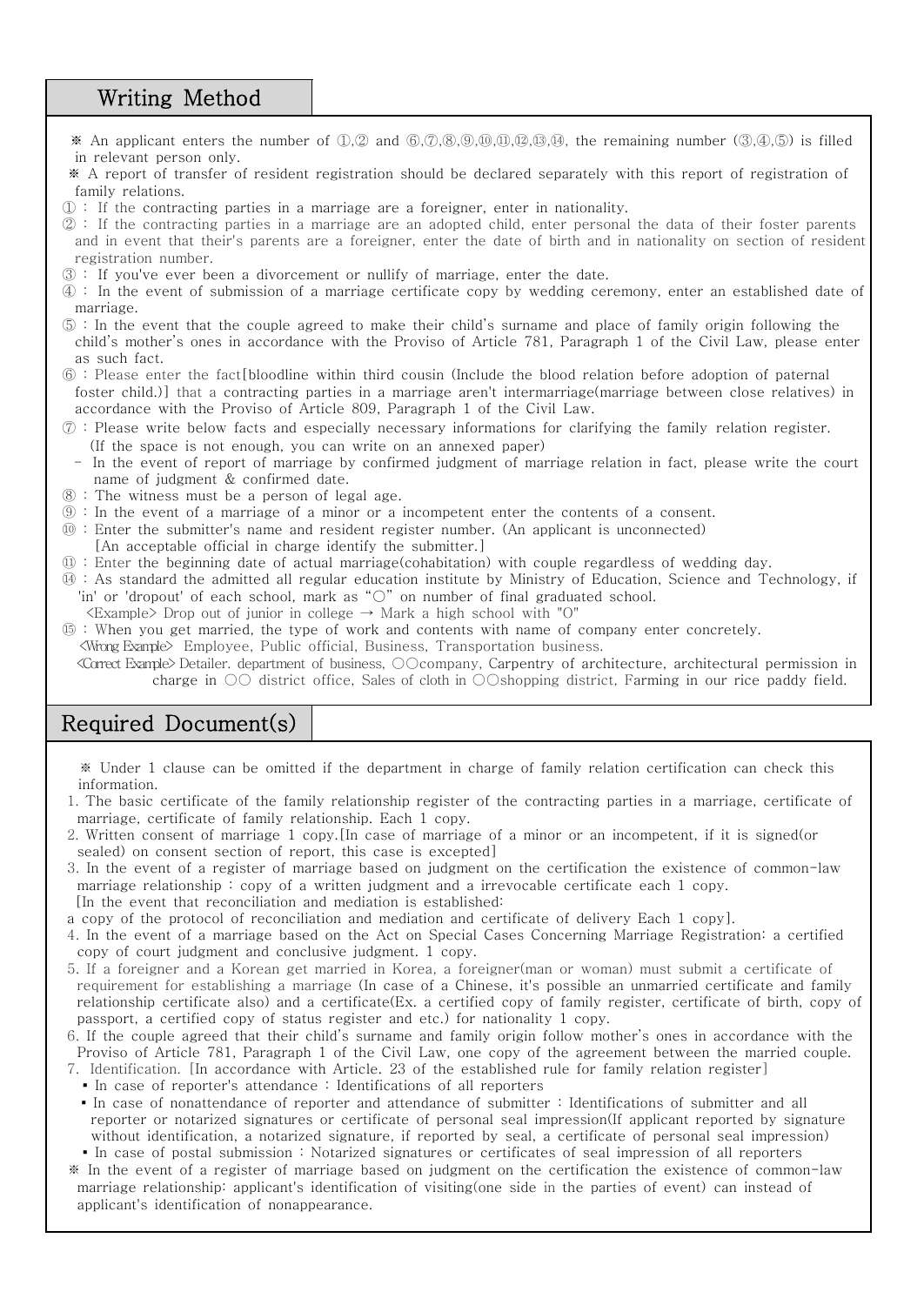# Report of marriage (혼인신고서)

※ Please write the reporter on No. of ①,② and ⑥,⑦,⑧,⑨,⑩,⑪,⑫,⑬,⑭ and the other No. (③,④,⑤) is filled in relevant person only. (1, 2란 및 6, 7, 8, 9, 10, 11, 12, 13, 14란은 신고인 모두가 기재하며, 나머지란

3, 4, 5은 해당되는 사람만 기재합니다.)

※ A report of transfer of resident registration should be declared apart from a report of registration of family relations. (주민 등록 전입 신고는 본 가족관계등록신고와는 따로 하여야 합니다.)

- ① The contracting parties in a marriage (Reporter) 혼인당사자 (신고인) Bridegroom(husband) 남편(부) / Bride(wife) 아내(처)
- Please write each Korean or English name and in Chinese characters of the husband and wife. (남편과 아내의 한글 이름과 한자를 각각 기재하세요.)
- Please seal or sign of the husband and wife.<br>(남편과 아내의 도장을 찍거나 사인을 하세요.)
- Please write place of family origin of the husband and wife in Chinese characters.<br>(남편과 아내의 본을 한자로 쓰세요.)
- Please write each phone number of the husband and wife.<br>(남편과 아내의 전화번호를 각각 기재하세요.)
- Please write the date of the husband and wife's birth.<br>(남편과 아내의 생년월일을 기재하세요.)
- Please write each resident registration number(or alien registration number) of the husband and wife.<br>(남편과 아내의 주민등록번호(또는 외국인 등록 번호)를 각각 기재하세요.)

- Please write each permanent domicile address of husband and wife.<br>(남편과 아내의 등록 기준지를 쓰세요.)
- <sup>v</sup>If the contracting parties in a marriage are a foreigner, write in nationality. (혼인 당사자가 외국인인 경우에는 그 등록기준지에 국적을 기재해 주세요.)
- Please write the current address of the husband and wife. (남편과 아내의 현재 주소를 쓰세요.)

#### ② Parents (Adoptive parents)

 $\triangle$  If the contracting parties in a marriage are an adopted child, write personal data of their adoptive parents and in event that their's parents are a foreigner,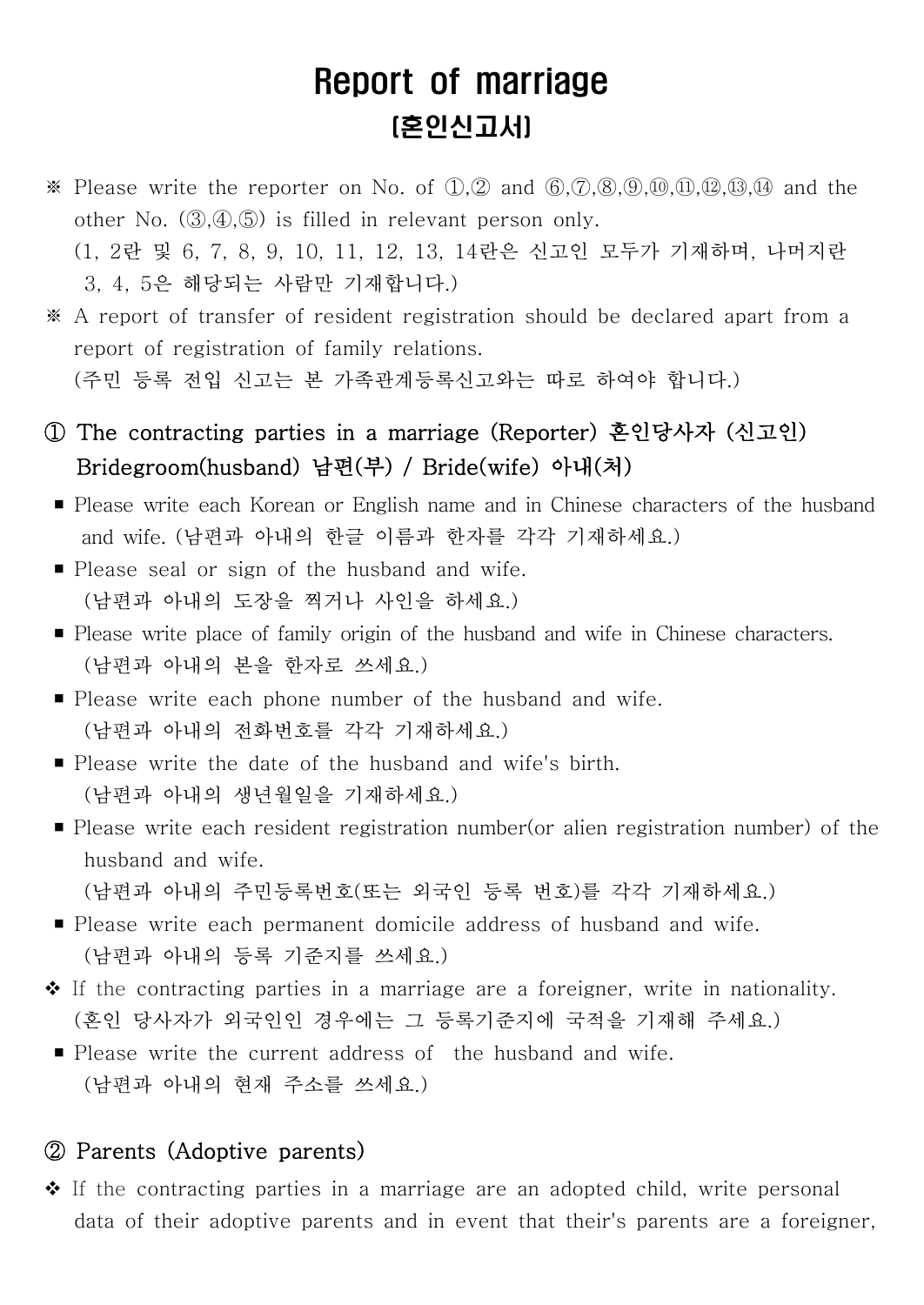enter the date of birth and in nationality on the resident registration number blank. (혼인당사자가 양자인 경우 양부모의 인적사항을 기재하며, 혼인당사자의 부모가 외국인인 경우에는 주민등록 번호란에 출생년월일 및 국적을 기재합니다.)

- Please write the name of husband's father and mother (남편의 아버지와 어머니의 이름을 기재하세요.)
- Please write the resident registration number of husband's father and mother. (남편의 아버지와 어머니의 주민등록 번호를 기재하세요.)
- Please write the permanent domicile address of husband's father and mother.<br>(남편의 아버지와 어머니의 등록 기준지을 기재하세요.)
- Please write the name of wife's father and mother.<br>(아내의 아버지와 어머니의 이름을 기재하세요.)
- Please write the resident registration number of wife's father and mother. (아내의 아버지와 어머니의 주민등록 번호를 기재하세요.)
- Please write the permanent domicile address of wife's father and mother.<br>(아내의 아버지와 어머니의 등록 기준지을 기재하세요.)

# ③ In the event of remarriage, date of divorce 직전 혼인 해소 일자

- Please write the date of divorce.<br>(남편과 아내의 직전 혼인 해소 일자를 기재하세요.)
- <sup>v</sup>If you've ever been the divorcement or nullify of marriage, it write the date. (이혼 또는 혼인 취소가 있었던 사람의 경우 그 일자를 기재합니다.)

# ④ Date of foreigner's marriage 외국방식에 의한 혼인성립일자

- Please write the date of foreigner's marriage.<br>(외국방식에 의한 혼인성립일자를 기재하세요.)
- $\hat{\cdot}$  In the event that submit a original copy of a marriage certificate, please write the date. (외국방식에 의한 혼인증서 등본 제출의 경우 혼인 성립 일을 기재합니다.)

# ⑤ Agreement of surname and place of family origin 성 ▪ 본의 협의

- Have you agreed that your baby will take the mother's surname and place of family origin? (자녀의 성 ▪ 본을 모의 성 ▪ 본으로 하는 협의를 하겠습니까?)  $\boxed{1}$  Yes 예  $\boxed{2}$  No 아니오
- $\cdot$  In accordance with the Proviso of Article 781, Paragraph 1 of the Civil Law: If the couple agreed that their child will take the mother's surname and place of family origin, Please write the fact. ([민법] 제 781조 제1항의 단서에 따라 자녀의 성 ▪ 본을 모의 성 ▪ 본으로 하는 협의가

있는 경우에는 그러한 사실을 표시합니다.)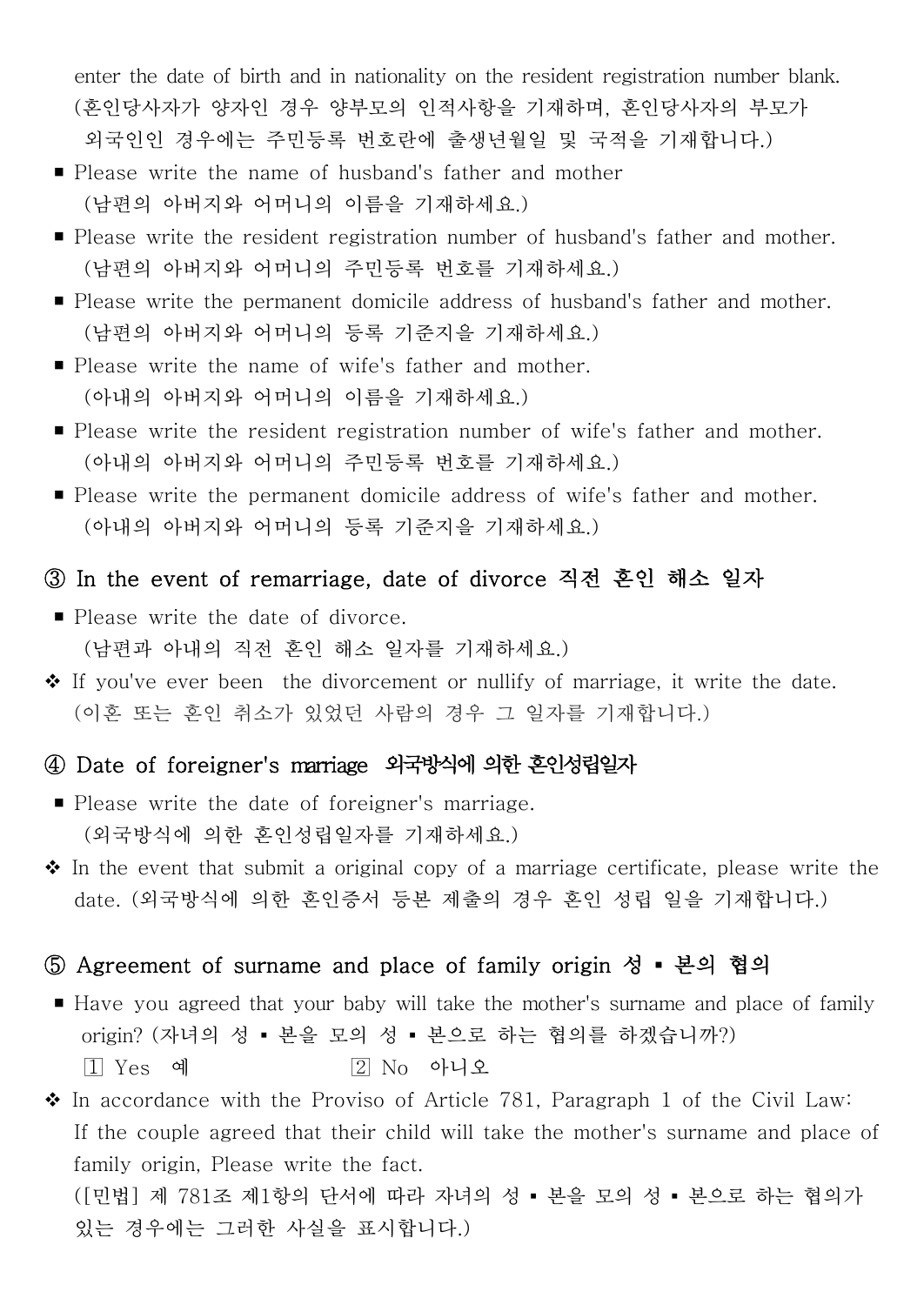# ⑥ Intermarriage 근친혼 여부

- Are you in a third cousin blood relationship or closer? (혼인 당사자들이 8촌 이내의 혈족 사이에 해당됩니까?)  $\boxed{1}$  Yes 예  $\boxed{2}$  No 아니오
- $\cdot$  In accordance with the Proviso of Article 809, Paragraph 1 of the Civil Law : Please mark the fact the contracting parties in the marriage aren't the applicable to intermarriage [bloodline within third cousin (Include before the adaptability of paternal adopted child)].<br>(혼인당사자들이「민법」제809조 제1항에 따른 근친혼에 해당되지 아니한다는

사실[8촌 이내의 혈족 (친양자의 입양전의 혈족을 포함한다)]을 표시합니다.)

#### ⑦ Other facts 기타 사항

- $\triangle$  Please write the special requirements for a clear record on following matters and a register of family relations. (아래의 사항 및 가족관계등록부에 기록을 분명하게 하는데 필요한 사항을 기재하세요.) (If the space is not enough, you can write on an annexed paper.) (기재 란이 부족한 경우에는 별지를 붙여서 추가 기재할 수 있습니다).
- $\triangle$  In the event of a register of marriage based on judgment on the certification the existence of common-law marriage relationship : the court name of judgment  $&$  confirmed date. (사실상 혼인관계 확인판결에 의한 혼인신고의 경우에는 판결법원 및 확정일자)

#### ⑧ The witness 증인

- $\cdot$  The witness must be a person of legal age and have the signatures of 2 people. (증인은 성년자이어야 하고 2명의 사인이 있어야 한다.)
- Please write the witness's name and please seal or sign.<br>(증인의 이름을 기재하고 도장이나 사인을 하세요)
- Please write the resident registration number of witness (증인의 이름을 기재하고 도장이나 사인을 하세요.)
- Please write the address of witness.<br>(증인의 주소를 기재하세요.)

#### ⑨ Consenter 동의자

- Please write name of the husband and wife's parent.<br>(남편과 아내의 부모의 이름을 기재하세요.)
- Please seal or sign of the husband and wife's parent.<br>(남편과 아내의 부모의 도장이나 사인을 하세요.)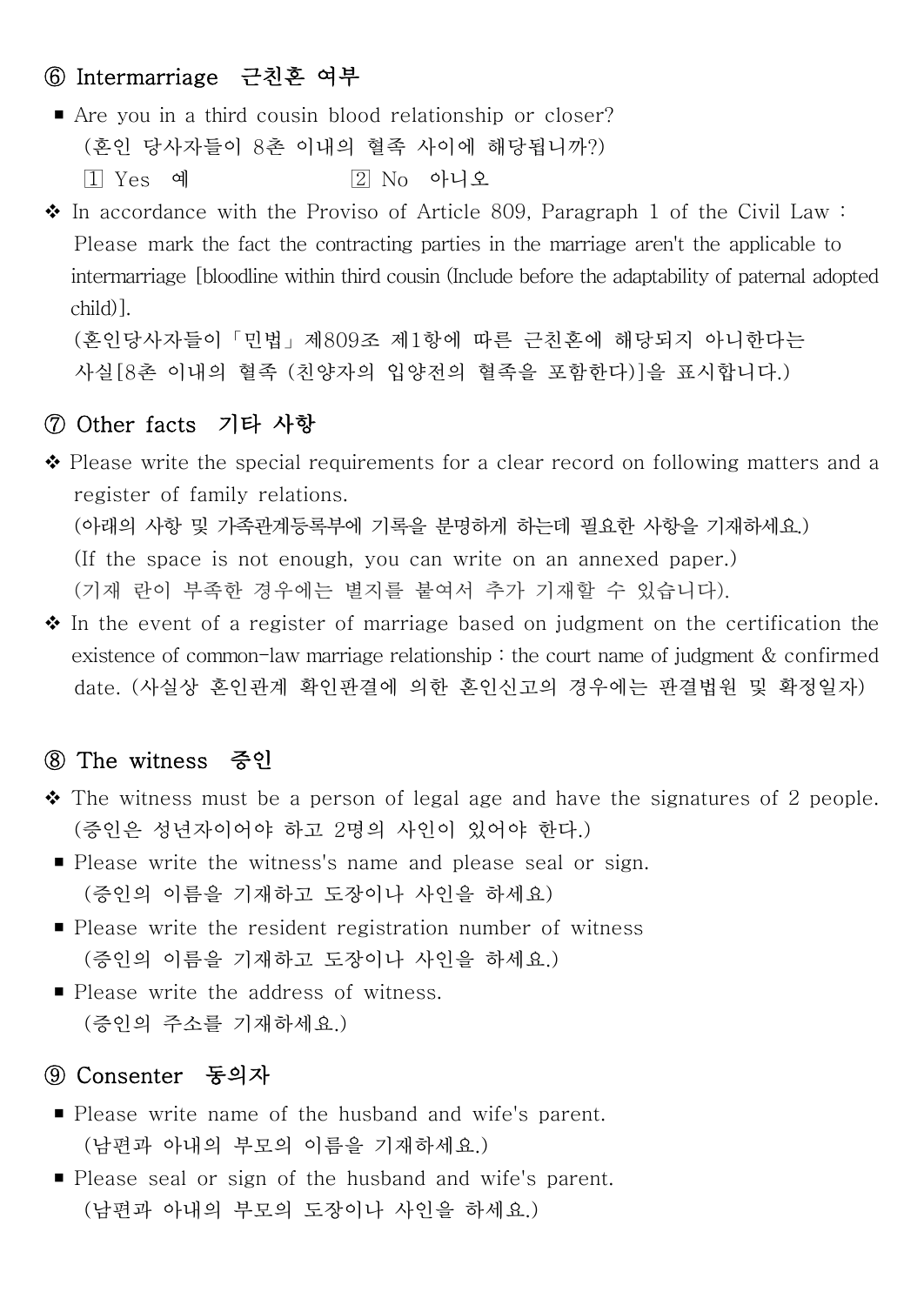◆ In the event of a marriage of a minor, please write the contents of consent from their parent.<br>(미성년자 혼인하는 경우에 동의내용을 기재합니다.)

#### ❖ Guardian 후견인

- Pleas write the name and resident registration number of guardian.
- ◆ In the event of a marriage of an incompetent, please write the guardian.<br>(금치산자가 혼인하는 경우에 후견인을 기재합니다.)

#### Submitter 제출인

- Please write the name and resident registration number of submitter (제출인의 이름과 주민등록번호를 기재해주세요.)
	- ※ (Regardless of the declarer is true or not) 신고인 여부와 관계없음 [접수한 담당 공무원은 제출인의 신원을 확인한다.]
- $\cdot$  The following information is needed for establishing population policies, so you are obliged to declare truth fully under Articles 32 and 33 of the Statistics Law. Please only write the truth your privacy will be strictly protected. (다음은 국가의 인구정책 수립에 필요한 자료로「통계법」제32조 및 제33조에 의하여 성실응답 의무가 있으며 개인의 비밀사항이 철저히 보호되므로 사실대로 기입하여 주시 기 바랍니다.)

# Start date of cohabitation 실제 결혼 생활 시작일

- Please write the starting date of cohabitation.<br>(실제 결혼 생활 시작일자를 기재해 주세요.)
- $\triangle$  Please write the starting date of actual marriage(cohabitation) with couple regardless
- of wedding day (결혼일자와 관계없이 실제 부부가 결혼(동거)생활을 시작한 날을 기입합니다.)

# Nationality 국적

- Please select the nationality of husband and wife out of following number.<br>(아래의 번호 중 남편과 아내의 국적을 선택해 주세요.)
	- Korean 한국인
	- Naturalized Korean (Previous nationality : ) 귀화한 한국인 (이전의 국적 : )
	- Foreigner(Nationality : ) 외국인 (국적 : )

#### Type of marriage

■ Please select the type of marriage of husband and wife out of following number.<br>(아래의 번호 중 남편과 아내의 혼인 종류를 선택해 주세요.)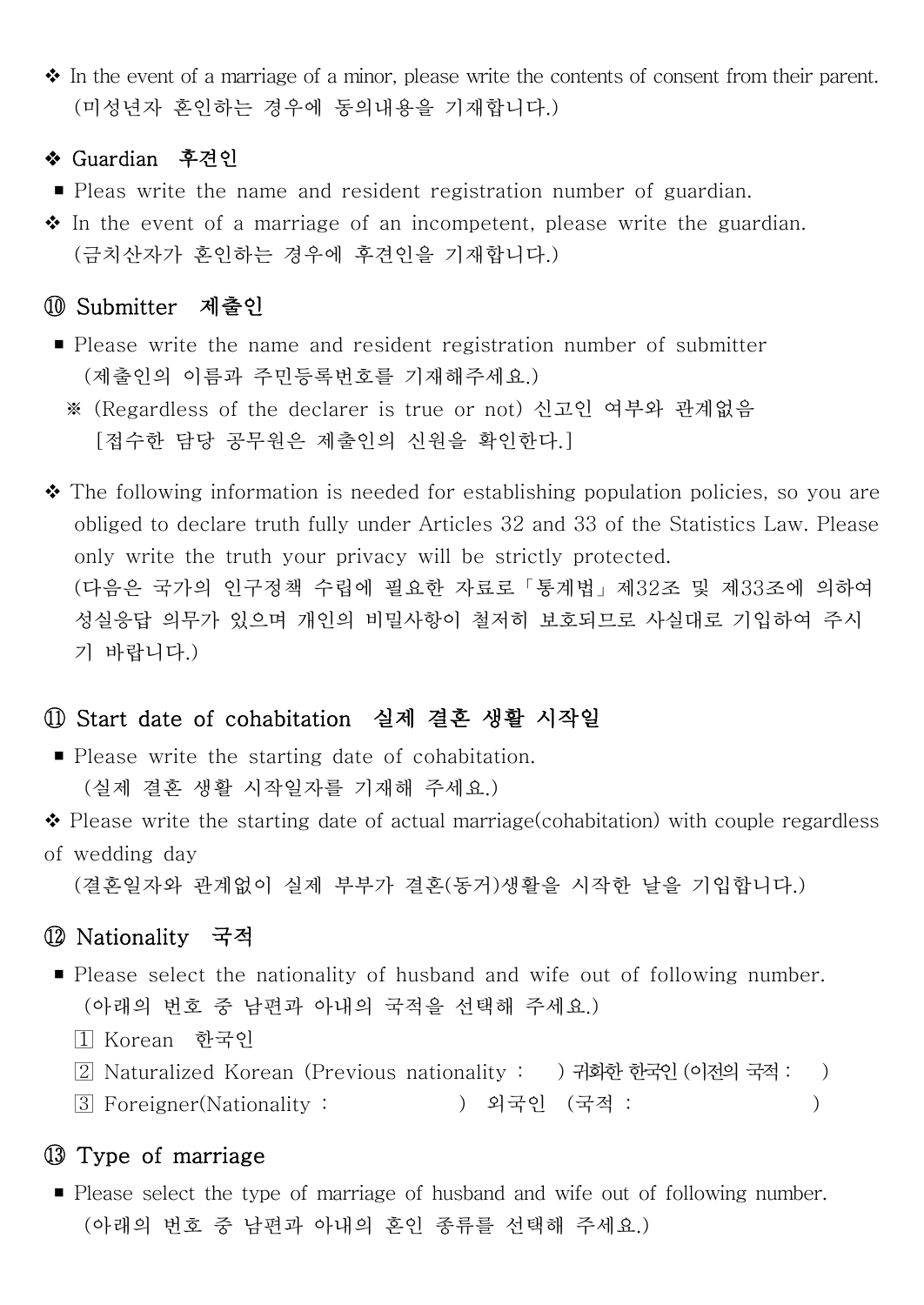- First marriage 초혼
- Remarriage after bereavement 사별 후 재혼
- Remarriage after divorce 이혼 후 재혼
- Please select the last graduate school out of following number.<br>(아래의 번호 중 최종 졸업 학교를 선택해 주세요.)
	- Uneducated 무학 Elementary school 초등학교. Middle school 중학교 High school 고등학교
	-
	- University /College 대학(교)
	- Graduate school 대학원 이상

 $\triangle$  As standard the admitted all regular education institute by Ministry of Education, Science and Technology, if 'in' or 'dropout' of each school, mark as "○" on number of graduate school.<br>(교육과학기술부장관이 인정하는 모든 정규기관을 기준으로 기재하되, 각급 학교의

재학 또는 중퇴자는 최종 졸업한 학교의 해당 번호에 "○"으로 표시합니다.)

## Occupation 직업

- Please write main occupation's type and details of the husband and wife.<br>(남편과 아내의 주된 일의 종류와 내용을 기재해 주세요.)
- <sup>v</sup>Please write main occupation's type and details at marriage time concretely. (결혼할 당시의 직업에 대한 일의종류와 내용을 사업체이름과 함께 구체적으로 기재합니다.)

<Wrong Example> <잘못된 예시>

Employee, Public official, Business, Transportation business.

회사원, 공무원, 사업, 운수업

<Correct Example> <올바른 예시>

Detailer. department of business,  $\odot$ Company, Carpentry of architecture, architectural permission in charge in ○○ district office, Sales of cloth in ○○shopping district, Farming in our rice paddy field.

○○회사 영업부 판촉사원, 건축목공, ○○구청 건축허가 업무담당, ○○상가에서 의류판매, 우리 논에서 논농사.

#### ※ Required Document(s)

- $\triangle$  Under 1 clause can be omitted if the department in charge of family relation certification can check this information. (아래 1항은 가족관계등록관서에서 전산으로 그 내용을 확인할 수 있는 경우 첨부를 생략합니다.)
- 1. The basic certificate of the family relationship register of the contracting parties in a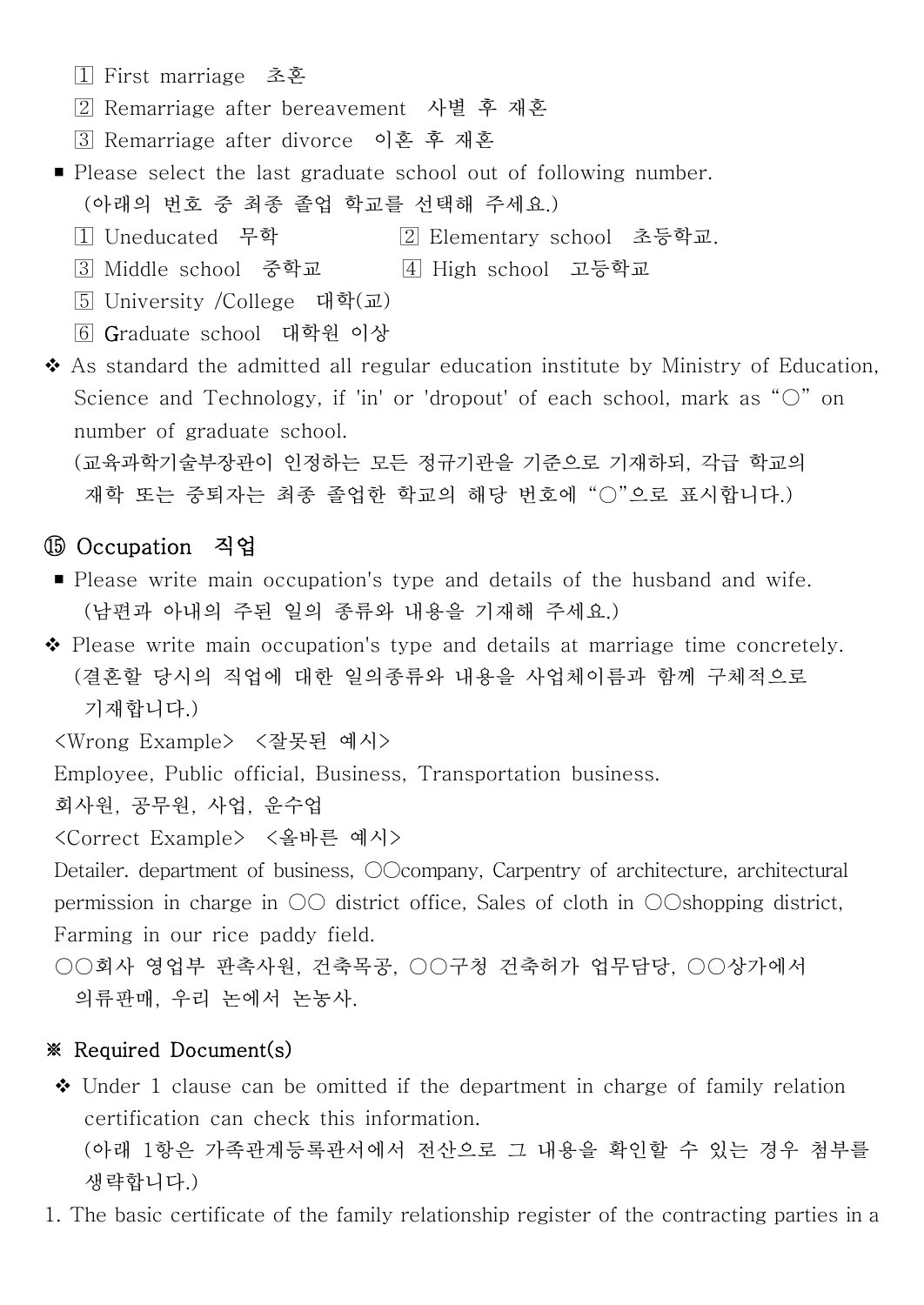marriage, certificate of marriage, certificate of family relationship. Each 1 copy. (혼인 당사자의 가족관계등록부의 기본증명서, 혼인관계증명서, 가족관계증명서 각1통)

2. Written consent of marriage 1 copy[In event that a minor or an incompetent of the contracting parties in a marriage is signed(or sealed) a consent of report, this case is excepted.] (혼인동의서 1부[미성년자 또는 금치산자의 혼인의 경우 신고서 동의란에 기재하고 서명

```
 (또는 날인)한 경우는 예외])
```
- 3. In the event of a register of marriage based on judgment on the certification the existence of common-law marriage relationship : copy of a written judgment and a irrevocable certificate each 1 copy (사실혼관계 존재확인의 재판에 의한 혼인신고의 경우 그 재판서의 등본과 확정증명서 각 1부) [In the event that reconciliation and mediation is established: a copy of the protocol of reconciliation and mediation and certificate of delivery Each 1 copy].<br>([조정, 화해성립의 경우 조정(화해)조서 및 송달증명서 각 1부].)
- 4. In the event of a marriage based on the Act on Special Cases Concerning Marriage Registration : a certified copy of court judgment and conclusive judgment  $1$  copy (혼인신고특례법에 의한 혼인의 경우 심판서의 등본 및 확정증명서 1부)
- 5. In the event that the requesting person is an alien and married through Korean formality: an affidavit of eligibility for marriage (in the case of a Chinese, an unmarried certificate and certificate of relative relationship) and a genuine copy of the document(s) that prove his/her nationality (copy a family register, certificate of birth, copy of passport or copy of alien identification registration) 1 copy (한국에서 외국인과 한국인이 혼인하는 경우 외국인인 남자 또는 여자의 혼인성립 요건 구비 증명서(중국인인 경우 미혼증명서 및 친족관계증명서인 경우도 가능) 및 국적 증명 서면(예: 호적등본,출생증명서,여권사본,신분등록부등본 등) 1부)
- 6. In the event that the couple agreed to make their child's family name and family origin follow the child's mother's family name and family origin, in accordance with the Proviso of Article 781, Paragraph 1 of the Civil Law: a copy of the agreement between the married couple. 1 copy.<br>(「민법」제781조 제1항의 단서에 따라 자녀의 성·본을 모의 성·본으로 하는 협의를 한